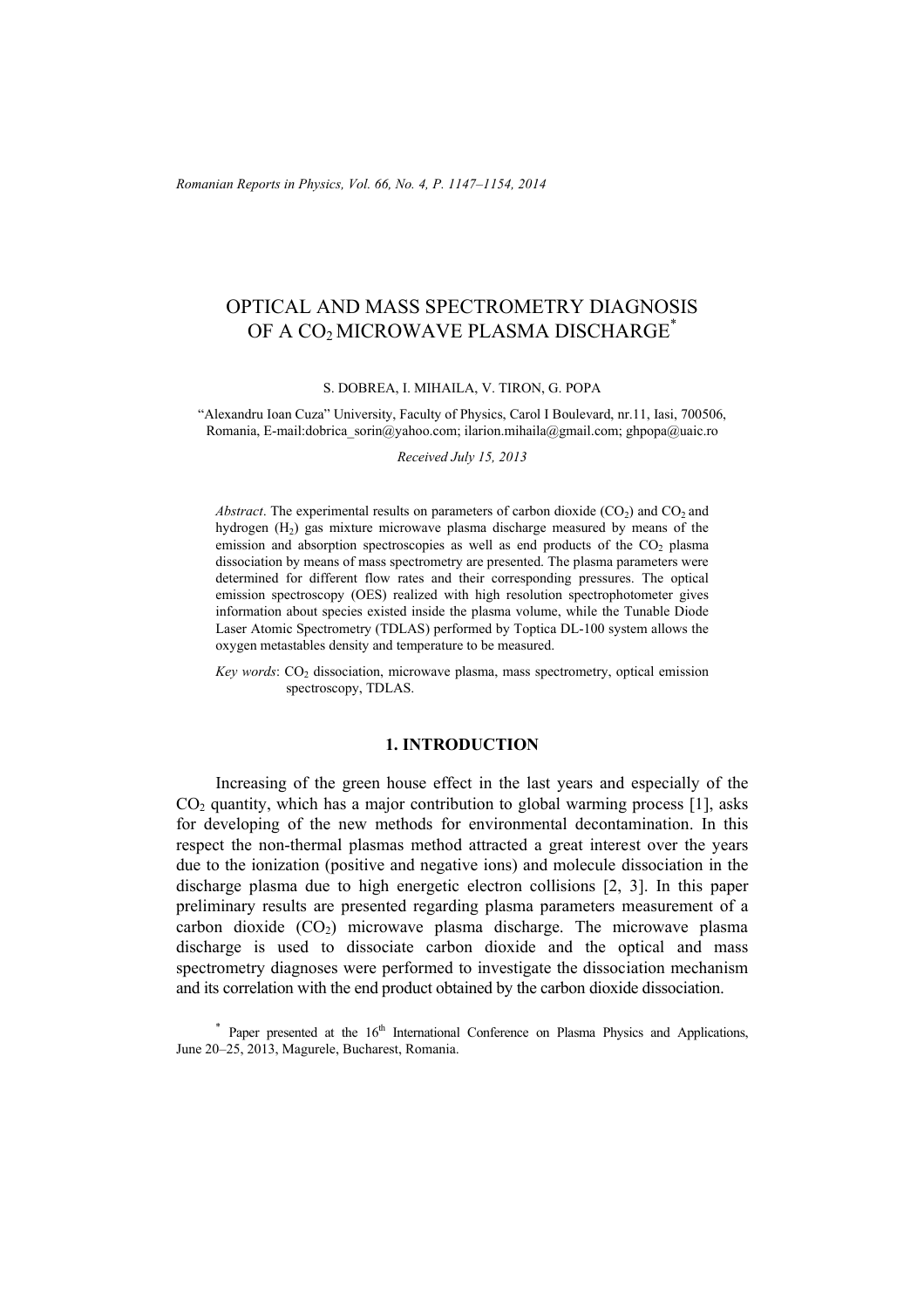#### **2. EXPERIMENTAL SET-UP**

 The microwave discharge is presented in Fig. 1. It consists of SAIREM 2.45 Ghz/2 kW microwave generator coupled by a wave guide, as an applicator, surrounding the cylindrical quartz tube (50 cm in length and 5 cm in diameter). The  $CO<sub>2</sub>$  gas was injected in the discharge tube at flow rates in the range of 25 ml/min to 150 ml/min and the total gas pressure in the discharge tube in the range  $3.2 \times 10^{-1}$ Torr to 2.1 Torr. The microwave power was in the range of 200 W to 600 W (with the reflected power less than  $10$  W). The OES spectra were acquired by a high resolution spectrophotometer (Jobin-Yvon TRIAX 550) equipped with a CCD detector and an optical fibre mounted through a hole placed in the waveguide applicator. To perform investigation on the evolution of oxygen metastables (777,194 nm) density and temperature we used a Toptica DL 100 system placed in the same position of the OES system. The mass spectra of the end stable gas components were acquired and investigated by downstream plasma connected Hiden Analytical Mass Spectrometer (HPR60) set as Residual Gas Analyse (RGA) mode and using a 30 μm diameter skimmer.



Fig. 1 – The experimental device.

## **3. RESULTS AND DISCUSSIONS**

 The optical methods are used to collect information from the plasma volume while the mass spectrometry method is used to investigate  $CO<sub>2</sub>$  dissociation and the plasma final products. Many reactions can occur inside the plasma volume related to carbon dioxide dissociation but only part of these reactions were selected and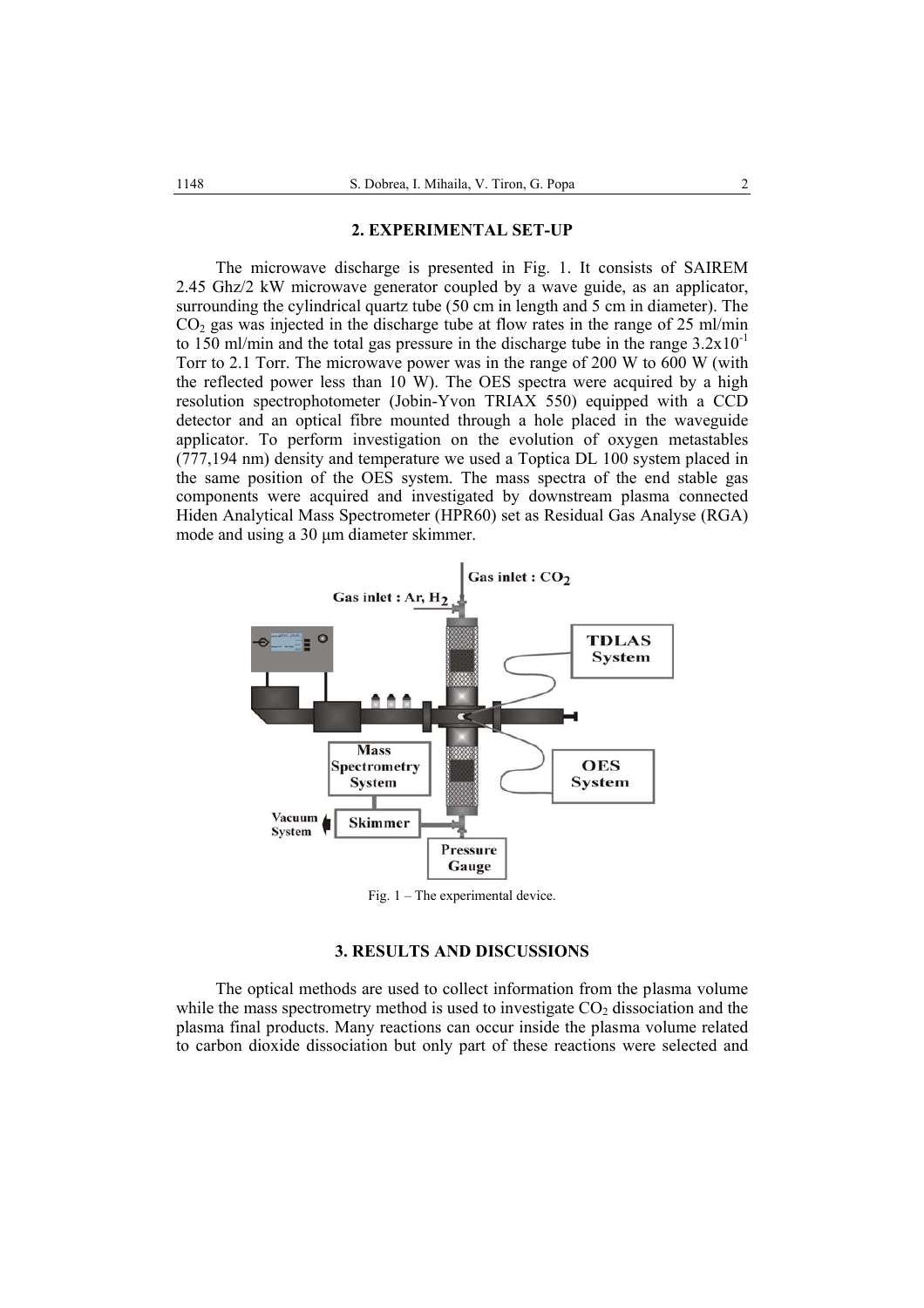presented in Table 1. These are specific for low pressure plasma and the criterion for selecting them was to find which one has the highest probability to appear inside the plasma volume, in order to be able to describe the  $CO<sub>2</sub>$  dissociation process. The reactions from this table describe different process that occurs in plasma volume such as: dissociation, recombination or charge transfer. Examination and comparing these reaction constants it appear that the following two are the most important in a  $CO<sub>2</sub>$  microwave discharge:

$$
CO_2 + e^- \rightarrow CO + O \tag{1}
$$

$$
CO2+O \to CO+O2.
$$
 (2)

Due to electron collisions the carbon dioxide molecules are dissociating into carbon monoxides and atomic oxigen which, at its turn, being very reactive, recombine and produce molecular oxigen.

| No.            | <b>Reactions</b>                                                                     | <b>Reaction constant</b><br>$cm^3s^{-1}$<br>$cm6s-1(*)$          | Reference             |
|----------------|--------------------------------------------------------------------------------------|------------------------------------------------------------------|-----------------------|
| 1              | $CO2+e \rightarrow CO+O$                                                             | $k=1.2\times10^{-9}$<br>$k=4\times10^{-7}$<br>$k=4\times10^{-7}$ | $[4]$<br>$[5]$<br>[6] |
| $\overline{2}$ | $CO + O2 \rightarrow CO2+O$                                                          | $k=10^{-12}$                                                     | $[7]$                 |
| 3              | $CO2 + O \rightarrow CO + O2$                                                        | $k=10^{-12}$                                                     | $[7]$                 |
| $\overline{4}$ | $CO + O \rightarrow CO$                                                              | $k = 8 \times 10^{-11}$                                          | $[4]$                 |
| 5              | $2e+CO_2^+ \rightarrow CO_2+e$                                                       | $k=10^{-19}$ (*)                                                 | $[5]$                 |
| 6              | $CO_2^+$ +O <sub>2</sub> $\rightarrow$ O <sub>2</sub> <sup>+</sup> + CO <sub>2</sub> | $k=6.5\times10^{-9}$                                             | [6]                   |
| 7              | $O^+$ + $CO_2$ $\rightarrow$ $O_2^+$ + $CO$                                          | $k=1\times10^{-9}$                                               | [6]                   |
| 8              | $CO+ + O2 \rightarrow O2+ + CO$                                                      | $k=1\times10^{-10}$                                              | [6]                   |
| 9              | $CO+ + CO2 \rightarrow CO2+ + CO$                                                    | $k=8.5\times10^{-10}$                                            | [6]                   |
| 10             | $e^+O_2+M \rightarrow O_2^-+M$                                                       | $k=10^{-30}$ (*)                                                 | [8]                   |
| 11             | $CO2+ + O2 \rightarrow CO2+O2$                                                       | $k=4\times10^{-7}$                                               | [6]                   |
| 12             | $CO^+ + O_2^- \rightarrow CO_2 + O$                                                  | $k=4\times10^{-7}$                                               | [6]                   |

#### *Table 1*

The reactions that may occur within carbon dioxide microwave plasma volume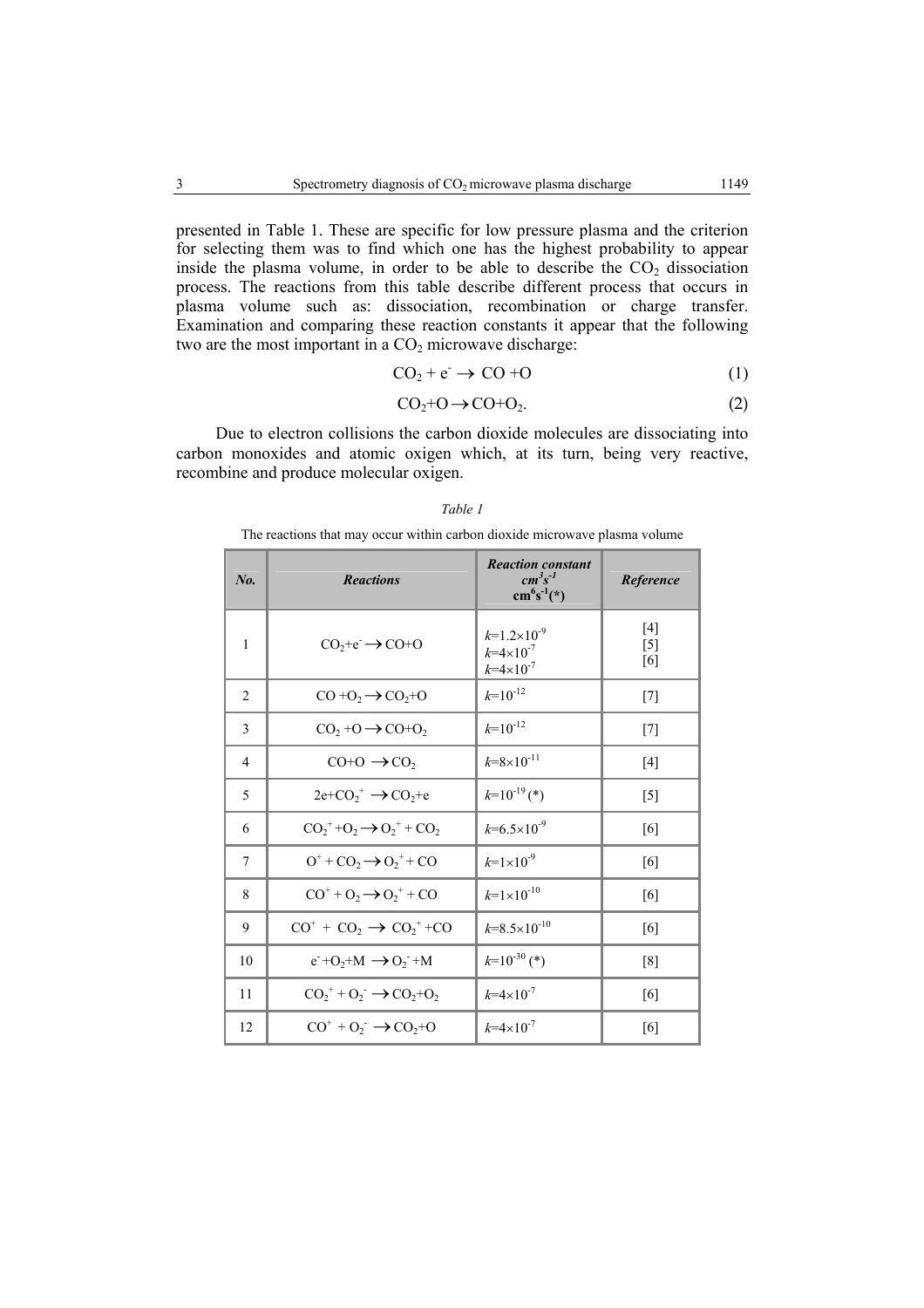These reactions are well observed from the emission spectra as in Fig. 2 where it shows clearly the main plasma components are: atomic oxygen with 777 nm and 844 nm atomic spectral lines, CO with many spectral bands  $B^1\Sigma^+ \to A^1\Pi$ in two specific domains of wavelength 290–325 nm and 400–650 nm [9] and even  $CO<sub>2</sub>$  as a continuum spectra due to superposition of various spectral bands in the range 400–750 nm [10].

 The oxygen metastables were investigated with the absorption technique in order to find their density modification with respect to increasing of the carbon dioxide flow rate and corresponding pressure. The oxygen metastables temperature around 420 K was also determined which, in many cases, can be used as good approximation of the gas temperature. The experimental results presented in Fig. 3 show a monotonic increasing of oxygen metastables density  $([O^*])$  with microwave power transferred to plasma volume for all gas pressure used, but, with increasing of initial carbon dioxide pressure from  $0.55$  Torr to 2.1 Torr, the  $[0^{\dagger}]$  oxygen metastables density decreases from about  $10^{16}$  m<sup>-3</sup> to  $10^{15}$  m<sup>-3</sup>. The  $[O^{\dagger}]$  density increase with microwave power can be easily explained by plasma density increase and so the number of elementary processes by which the  $CO<sub>2</sub>$  dissociation increase and consequently increase of the both atomic oxygen and oxygen metastables densities Moreover, the [O\* ] density decrease with increasing gas pressure can also be explained by increasing of reverse reaction (reaction 11 from Table 1) in which  $CO<sub>2</sub>$  is generated by  $CO<sub>2</sub><sup>+</sup>$  recombination and lowering the both atomic oxygen and metastables. The oxygen atoms are formed mainly in the  $CO<sub>2</sub>$  dissociation reaction so, according to reaction (1), decreasing of the atomic oxygen density indicated by both emission and absorption spectra can be interpreted as a main reason of the CO2 total equivalent dissociation coefficient decrease with increasing of the carbon dioxide pressure as mass spectrometry results is also showing.



Fig. 2 – Optical emission spectrum of a  $CO<sub>2</sub>$  microwave plasma discharge for initial pressure of 0.55 Torr and 500 W microwave radiation power.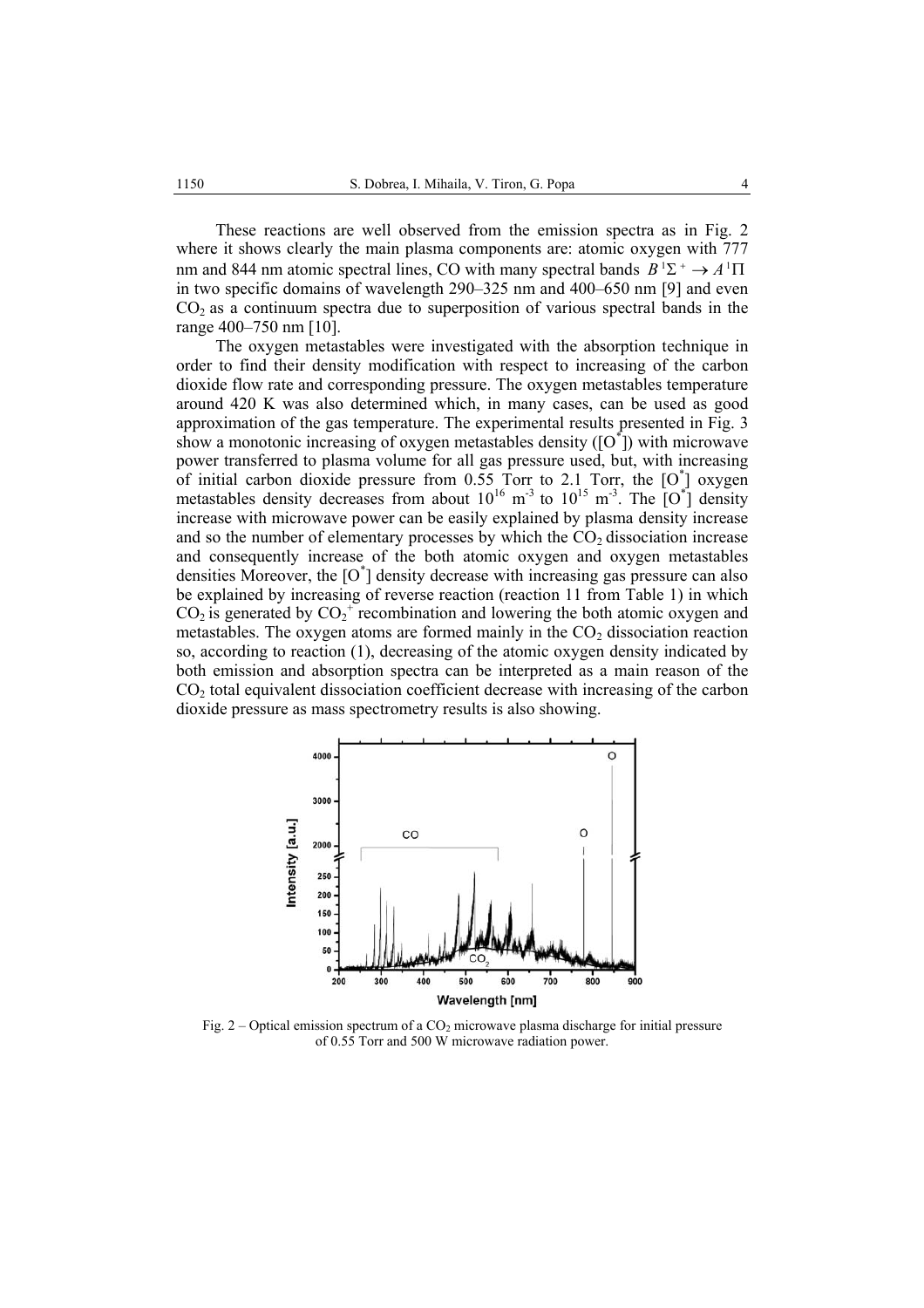

Fig. 3 – The evolution of oxygen metastables density with microwave discharge power and with increasing of the carbon dioxide pressure.

 This result is also verified by mass spectrometry technique and measuring the partial pressure of the final components result from microwave discharge plasma produced in  $CO<sub>2</sub>$ . The carbon dioxide dissociation was expressed using the  $\eta$ dissociation coefficient. The  $\eta$  was calculated using the counts  $C_i$  and  $C_f$  measured by mass spectrometer in flowing gas before and after plasma breakdown, respectively, with relation:

$$
\eta = \frac{C_i - C_f}{C_i} \cdot 100 \,. \tag{3}
$$

The percentage of  $CO<sub>2</sub>$  dissociation in microwave discharge plasma produced in pure CO2 *versus* gas flow rate and inlet pressure are presented in Fig. 4. It can be observed that for 7 ml/min flow rate and its corresponding pressure of 0.6 Torr the dissociation coefficient is up to 90 %.

The η coefficient increases with the increasing of the microwave power for almost all initial  $CO<sub>2</sub>$  initial gas pressure but is decreasing with the increasing of the initial  $CO<sub>2</sub>$  pressure. This result is confirming the results previously obtained by the absorption spectral method and presented in Fig. 3. For low pressure the dissociation coefficient is very high, up to 90%, and even saturation can be observed in which  $CO<sub>2</sub>$  dissociation degree almost does not change with increase of the microwave power. For higher initial  $CO<sub>2</sub>$  pressure the dissociation coefficient is lower but this coefficient increases with increasing the microwave power transferred to  $CO<sub>2</sub>$  plasma.

It is well known that carbon dioxide is the main gas that produces the green house effect. Unfortunately, the carbon monoxide  $CO$ , which is the  $CO<sub>2</sub>$ dissociation product of the method investigated in present paper, is more toxic because it may, even in rather low percentage in the environmental air, produce death because of carboxyhemoglobin formation as a stable blood compound which may block oxygen transport mechanism by haemoglobin. Consequently, it would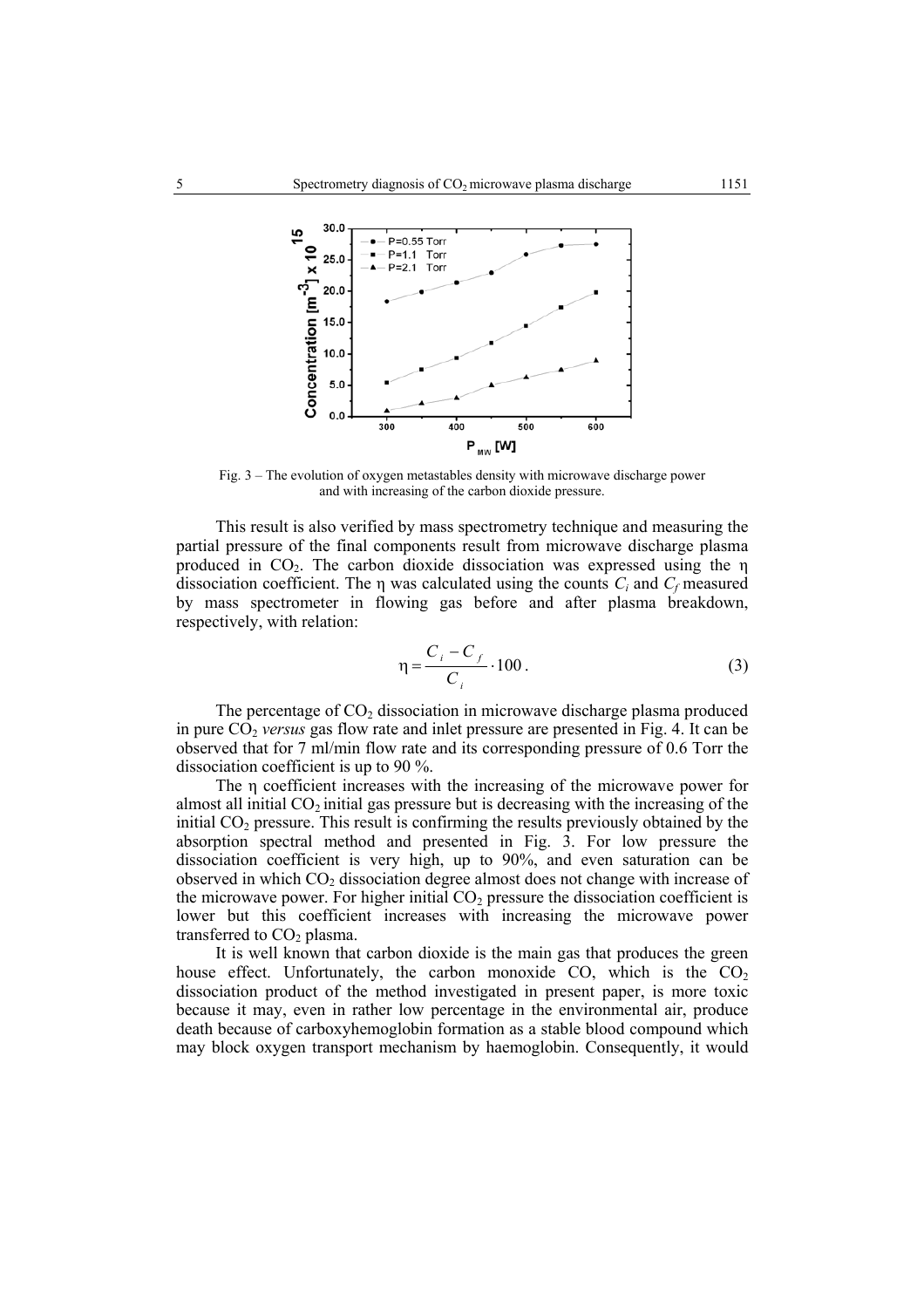be compulsory that after  $CO<sub>2</sub>$  dissociation and carbon monoxide generation within microwave plasma discharge to find a method for CO transformation in a less poisoned component. One possibility recommended and used in some experiments is to use additional hydrogen which at high temperature may produce Syngas.



Fig.  $4 -$ The percentage of CO<sub>2</sub> dissociation in microwave discharge plasma produced in pure CO<sub>2</sub> versus gas flow rate.

 The experiment requires special precautions and so we limited ourselves to calculate the dissociation effect of carbon dioxide by adding hydrogen gas to initial CO2. In Fig. 5 it is shown the optical emission spectrum obtained for this case where it can be seen the presence of the first three spectral lines of Balmer hydrogen series (H<sub>a</sub>-656.26 nm, H<sub>β</sub>-486.13 nm and H<sub>γ</sub>-434.04 nm) and the OH spectral bands.



Fig. 5 – Optical emission spectrum of a  $CO<sub>2</sub> + H<sub>2</sub>$  microwave plasma discharge for initial pressure of 0.55 Torr and 500 W microwave radiation power.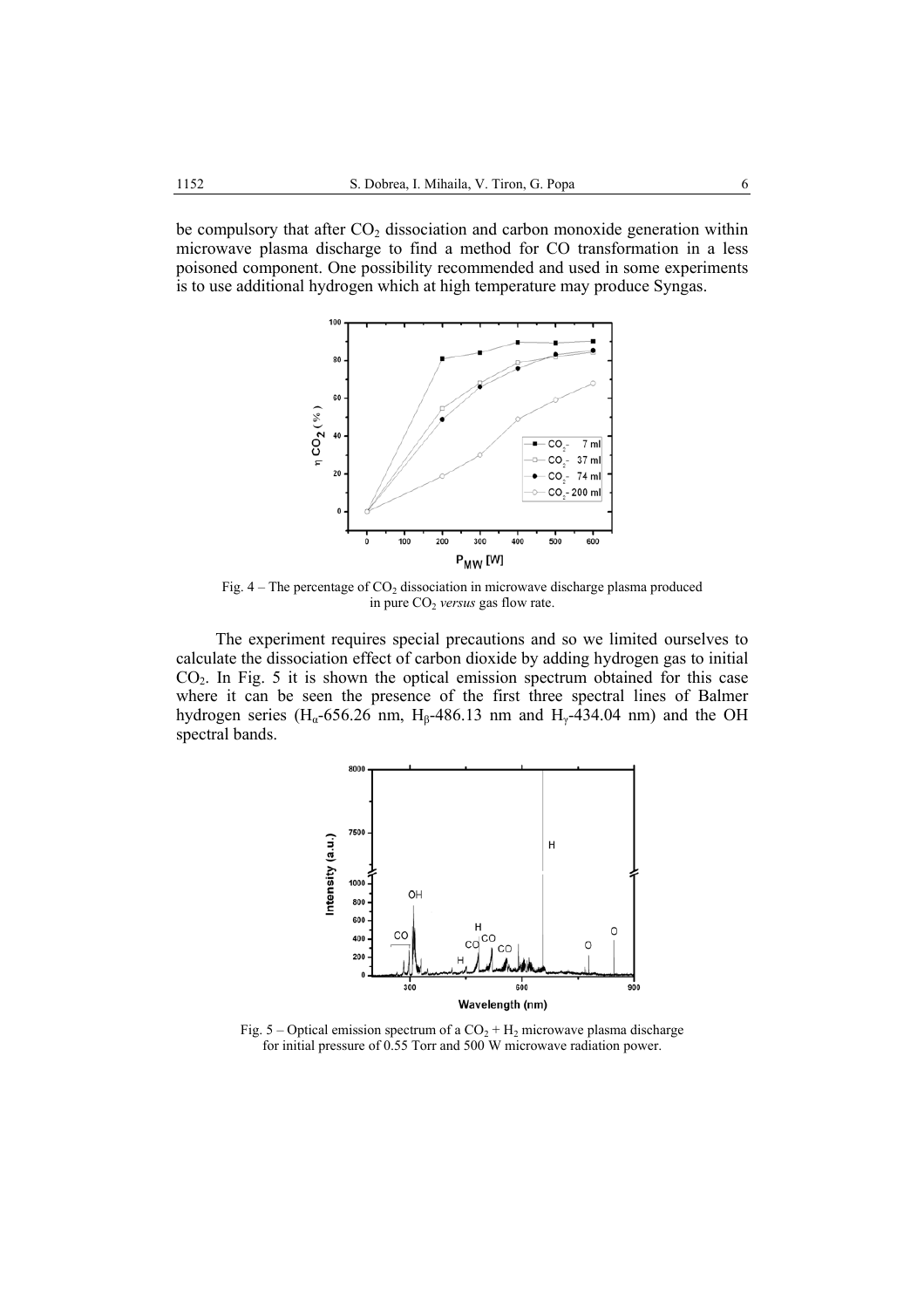Figure 6 shows the percentage of  $CO<sub>2</sub>$  dissociation in microwave discharge plasma produced in CO<sub>2</sub> and H<sub>2</sub>, 1:1 mixture, *versus* gas flow rate and constant total inlet pressure.



Fig. 6 – The percentage of  $CO_2$  dissociation in microwave discharge plasma produced in  $CO_2$  and H<sub>2</sub>.

The experimental results show that the presence of the hydrogen within the  $CO<sub>2</sub>$  microwave discharge decrease the  $\eta$  dissociation coefficient. The system is no more saturated and with the increase of microwave radiation power more carbon dioxide is dissociated. A possible explanation of this decreasing is the decrease of the electron temperature that can be measured by Langmuir probe. The excitation and ionization process of the molecular hydrogen introduced in the  $CO<sub>2</sub>$  discharge by electron – molecule collisions may lead to electron cooling.

## **4. CONCLUSIONS**

The microwave discharge plasma dissociates the  $CO<sub>2</sub>$  in carbon monoxide and oxygen. The high dissociation efficiency up to 90% of carbon dioxide can be obtained within microwave plasma discharge at relatively low pressure when reverse reactions are less probable. The dissociation efficiency decreases with increasing of the gas flow rate and its corresponding pressure.

*Acknowledgments*. This work was supported by the project: "Preparing doctoral students for professional development and insertion by facilitating access to scholarships and providing additional training recommended by best practice models from Europe", POSDRU contract 107/1.5/S/78342 project co-funded from European Social Fund through Sectorial Operational Program Human Resources 2007–2013.